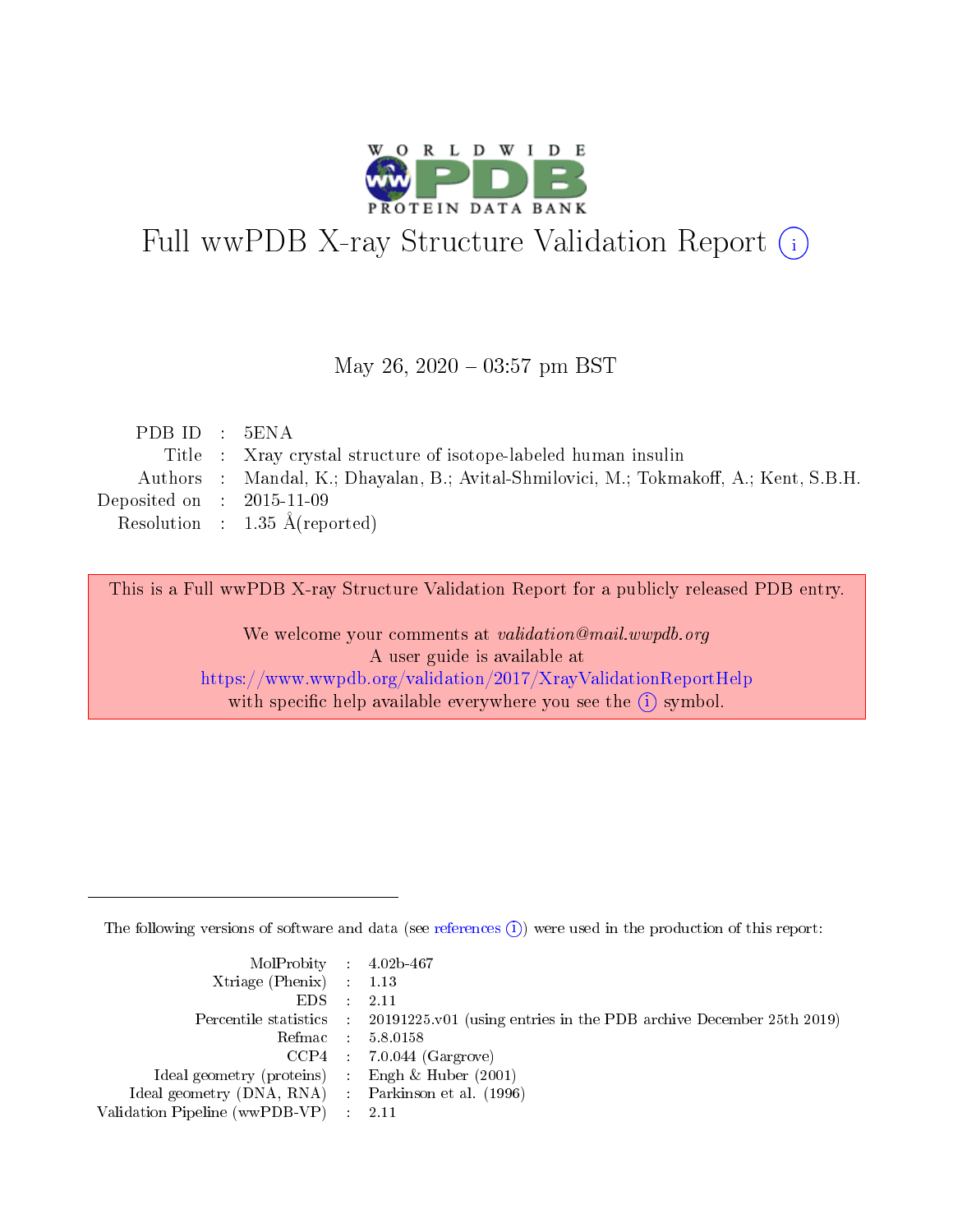# 1 [O](https://www.wwpdb.org/validation/2017/XrayValidationReportHelp#overall_quality)verall quality at a glance  $(i)$

The following experimental techniques were used to determine the structure: X-RAY DIFFRACTION

The reported resolution of this entry is 1.35 Å.

Percentile scores (ranging between 0-100) for global validation metrics of the entry are shown in the following graphic. The table shows the number of entries on which the scores are based.



| Metric                | Whole archive<br>$(\#Entries)$ | Similar resolution<br>$(\#\text{Entries}, \text{resolution range}(\text{\AA}))$ |
|-----------------------|--------------------------------|---------------------------------------------------------------------------------|
| $R_{free}$            | 130704                         | $1509(1.38-1.34)$                                                               |
| Clashscore            | 141614                         | $1551(1.38-1.34)$                                                               |
| Ramachandran outliers | 138981                         | $\overline{1530}$ $(1.38-1.34)$                                                 |
| Sidechain outliers    | 138945                         | $1530(1.38-1.34)$                                                               |
| RSRZ outliers         | 127900                         | $1487(1.38-1.34)$                                                               |

The table below summarises the geometric issues observed across the polymeric chains and their fit to the electron density. The red, orange, yellow and green segments on the lower bar indicate the fraction of residues that contain outliers for  $>=3, 2, 1$  and 0 types of geometric quality criteria respectively. A grey segment represents the fraction of residues that are not modelled. The numeric value for each fraction is indicated below the corresponding segment, with a dot representing fractions <=5% The upper red bar (where present) indicates the fraction of residues that have poor fit to the electron density. The numeric value is given above the bar.

| Mol | Chain   Length | Quality of chain |    |
|-----|----------------|------------------|----|
|     |                | 95%              | 5% |
|     | $\Omega$       | 17%<br>93%       | -  |

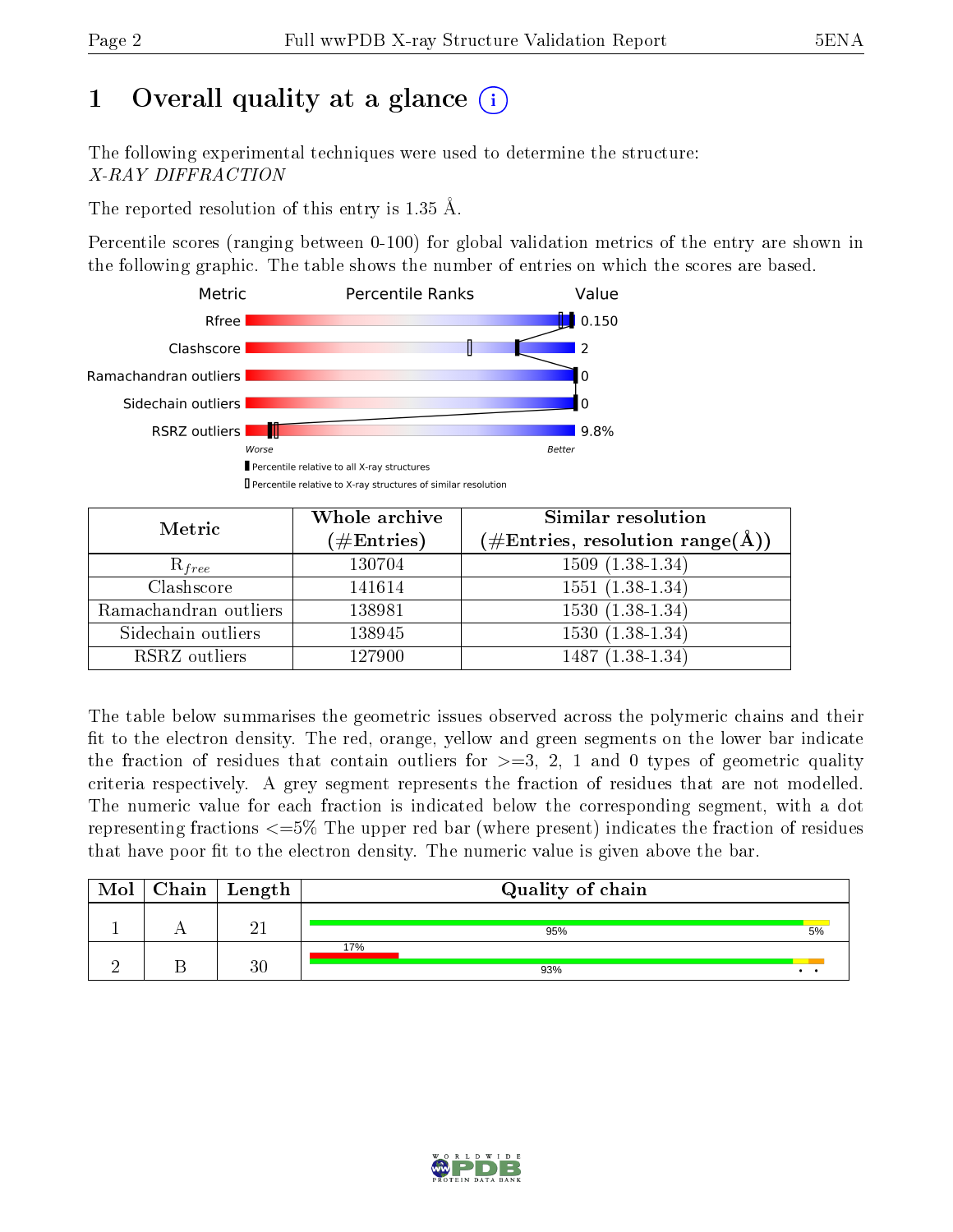# 2 Entry composition (i)

There are 3 unique types of molecules in this entry. The entry contains 468 atoms, of which 0 are hydrogens and 0 are deuteriums.

In the tables below, the ZeroOcc column contains the number of atoms modelled with zero occupancy, the AltConf column contains the number of residues with at least one atom in alternate conformation and the Trace column contains the number of residues modelled with at most 2 atoms.

Molecule 1 is a protein called Insulin chain A.

| Mol | $\mid$ Chain $\mid$ Residues | Atoms |     |  | ZeroOcc   AltConf   Trace |  |  |  |
|-----|------------------------------|-------|-----|--|---------------------------|--|--|--|
|     | -21                          | Total | 107 |  | 39                        |  |  |  |

Molecule 2 is a protein called Insulin chain B.

| Mol | Chain   Residues | $\rm{Atoms}$   |     |    | $\text{ZeroOcc} \mid \text{AltConf} \mid \text{Trace}$ |  |  |  |
|-----|------------------|----------------|-----|----|--------------------------------------------------------|--|--|--|
|     | 30               | Total C<br>242 | 158 | 40 | 42                                                     |  |  |  |

• Molecule 3 is water.

|  | $Mol$   Chain   Residues | Atoms               | $ZeroOcc \mid AltConf \mid$ |
|--|--------------------------|---------------------|-----------------------------|
|  | 19                       | Total O<br>19<br>19 |                             |
|  | 29                       | Total O<br>29<br>29 |                             |

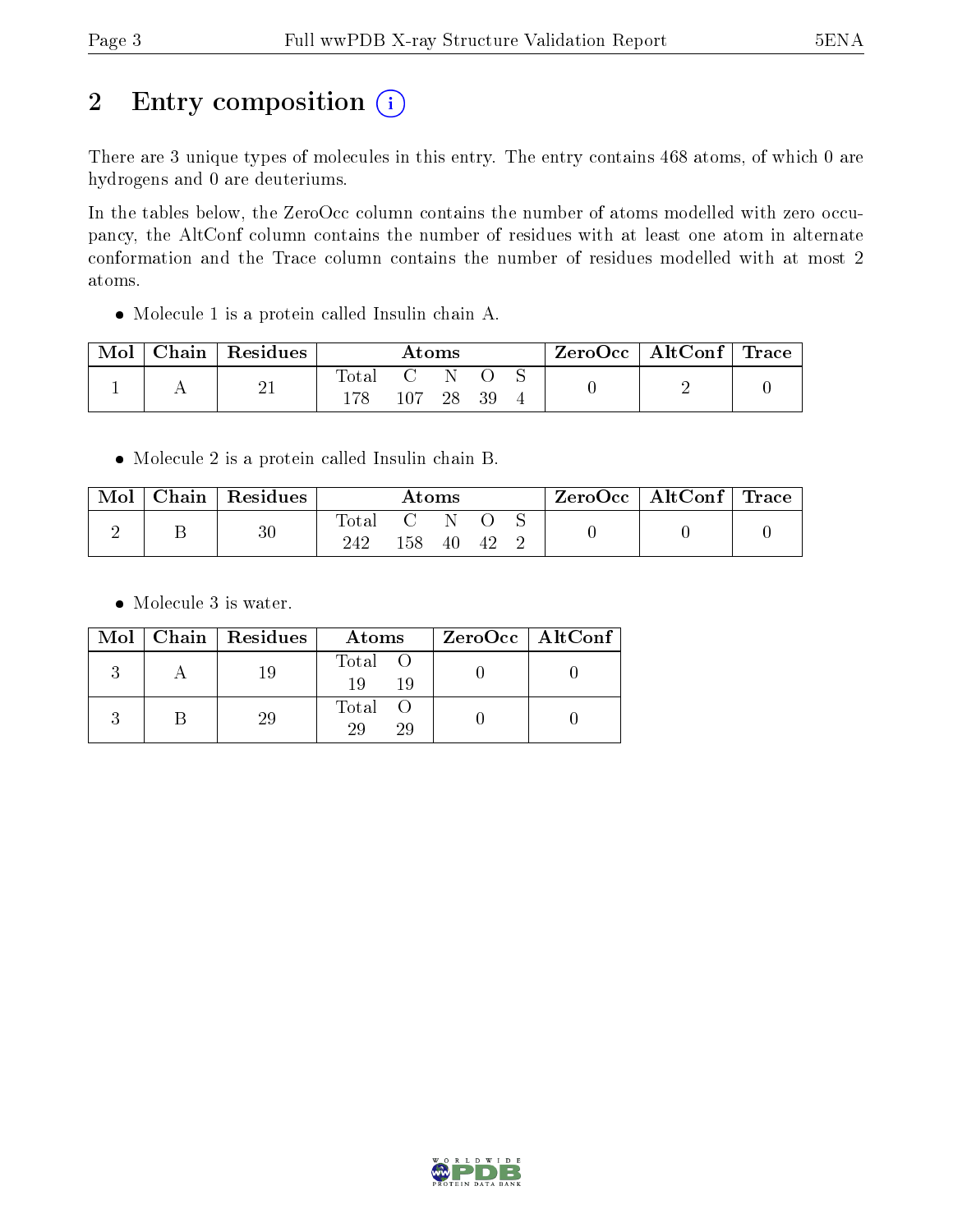# 3 Residue-property plots  $(i)$

These plots are drawn for all protein, RNA and DNA chains in the entry. The first graphic for a chain summarises the proportions of the various outlier classes displayed in the second graphic. The second graphic shows the sequence view annotated by issues in geometry and electron density. Residues are color-coded according to the number of geometric quality criteria for which they contain at least one outlier: green  $= 0$ , yellow  $= 1$ , orange  $= 2$  and red  $= 3$  or more. A red dot above a residue indicates a poor fit to the electron density (RSRZ  $> 2$ ). Stretches of 2 or more consecutive residues without any outlier are shown as a green connector. Residues present in the sample, but not in the model, are shown in grey.

5%

- Chain A: 95% g<br><mark>G 1</mark>21<br><mark>G</mark> 121 • Molecule 2: Insulin chain B 17% Chain B: 93%  $\overline{\cdot}$  . F1 • E21 • R22 F25 •  $\frac{\bullet}{\mathbb{S}}$ T30 •
- Molecule 1: Insulin chain A

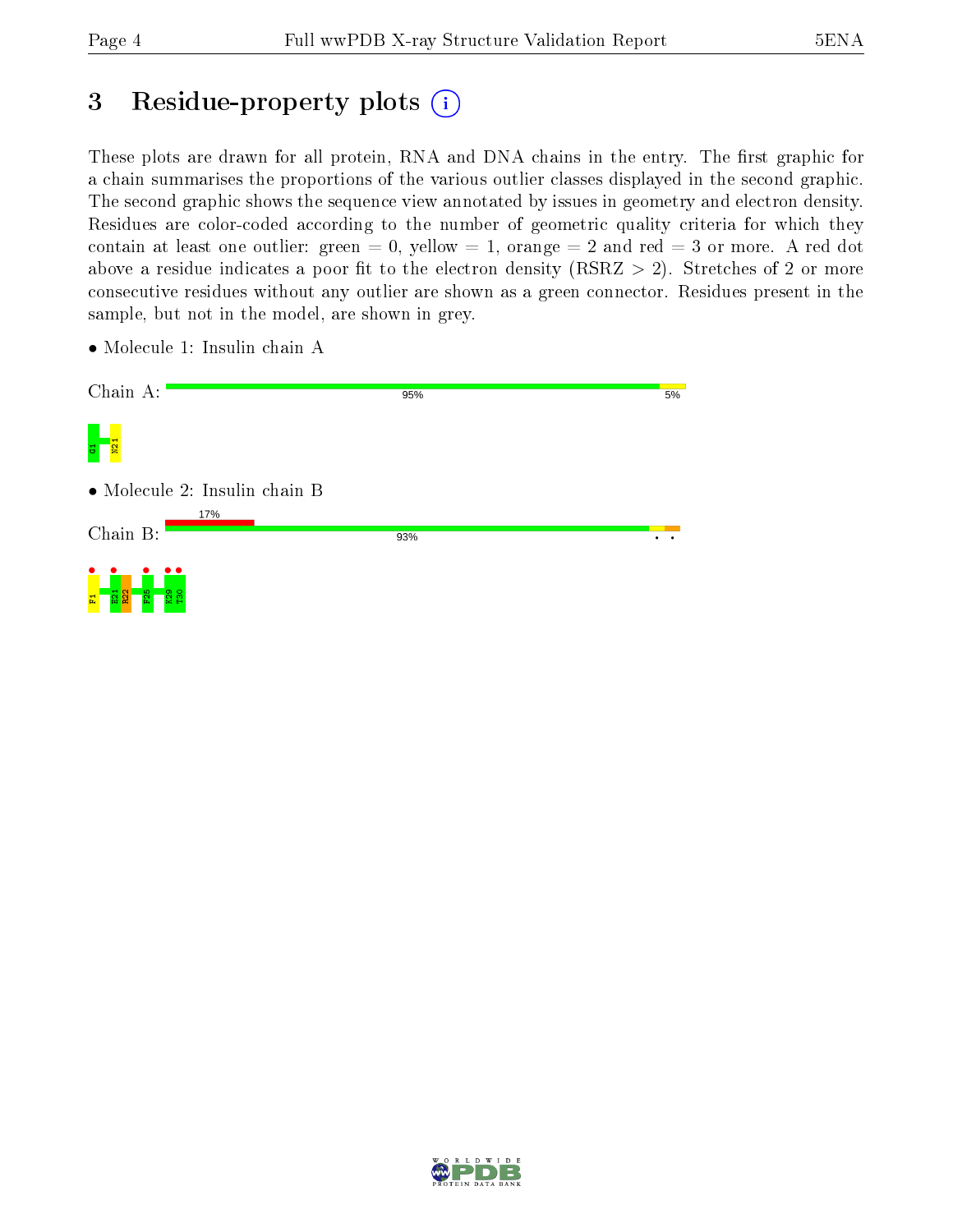# 4 Data and refinement statistics  $(i)$

| Property                                                             | Value                                           | Source     |
|----------------------------------------------------------------------|-------------------------------------------------|------------|
| $\overline{S}$ pace group                                            | I 21 3                                          | Depositor  |
| Cell constants                                                       | 77.94Å<br>77.94Å<br>77.94Å                      |            |
| a, b, c, $\alpha$ , $\beta$ , $\gamma$                               | $90.00^\circ$<br>$90.00^\circ$<br>$90.00^\circ$ | Depositor  |
| Resolution $(A)$                                                     | 27.55<br>$-1.35$                                | Depositor  |
|                                                                      | 27.55<br>$-1.35$                                | <b>EDS</b> |
| % Data completeness                                                  | $\overline{100.0 (27.55-1.35)}$                 | Depositor  |
| (in resolution range)                                                | $100.0$ $(27.55-1.35)$                          | <b>EDS</b> |
| $R_{merge}$                                                          | $0.07\,$                                        | Depositor  |
| $\mathrm{R}_{sym}$                                                   | (Not available)                                 | Depositor  |
| $\sqrt{I/\sigma(I)} > 1$                                             | 3.51 (at $1.35\text{\AA}$ )                     | Xtriage    |
| Refinement program                                                   | <b>PHENIX</b>                                   | Depositor  |
|                                                                      | $\overline{0.149}$ ,<br>0.164                   | Depositor  |
| $R, R_{free}$                                                        | 0.152<br>0.150<br>$\mathbf{r}$                  | DCC        |
| $\mathcal{R}_{free}$ test set                                        | 1638 reflections $(9.37\%)$                     | wwPDB-VP   |
| Wilson B-factor $(A^2)$                                              | 17.6                                            | Xtriage    |
| Anisotropy                                                           | 0.000                                           | Xtriage    |
| Bulk solvent $k_{sol}(e/\mathring{A}^3)$ , $B_{sol}(\mathring{A}^2)$ | $0.41$ , 53.5                                   | <b>EDS</b> |
| L-test for twinning <sup>2</sup>                                     | $< L >$ = 0.48, $< L2$ = 0.32                   | Xtriage    |
| Estimated twinning fraction                                          | $0.041$ for $-l,-k,-h$                          | Xtriage    |
| $F_o, F_c$ correlation                                               | 0.97                                            | <b>EDS</b> |
| Total number of atoms                                                | 468                                             | wwPDB-VP   |
| Average B, all atoms $(A^2)$                                         | 27.0                                            | wwPDB-VP   |

Xtriage's analysis on translational NCS is as follows: The largest off-origin peak in the Patterson function is  $5.21\%$  of the height of the origin peak. No significant pseudotranslation is detected.

<sup>&</sup>lt;sup>2</sup>Theoretical values of  $\langle |L| \rangle$ ,  $\langle L^2 \rangle$  for acentric reflections are 0.5, 0.333 respectively for untwinned datasets, and 0.375, 0.2 for perfectly twinned datasets.



<span id="page-4-1"></span><span id="page-4-0"></span><sup>1</sup> Intensities estimated from amplitudes.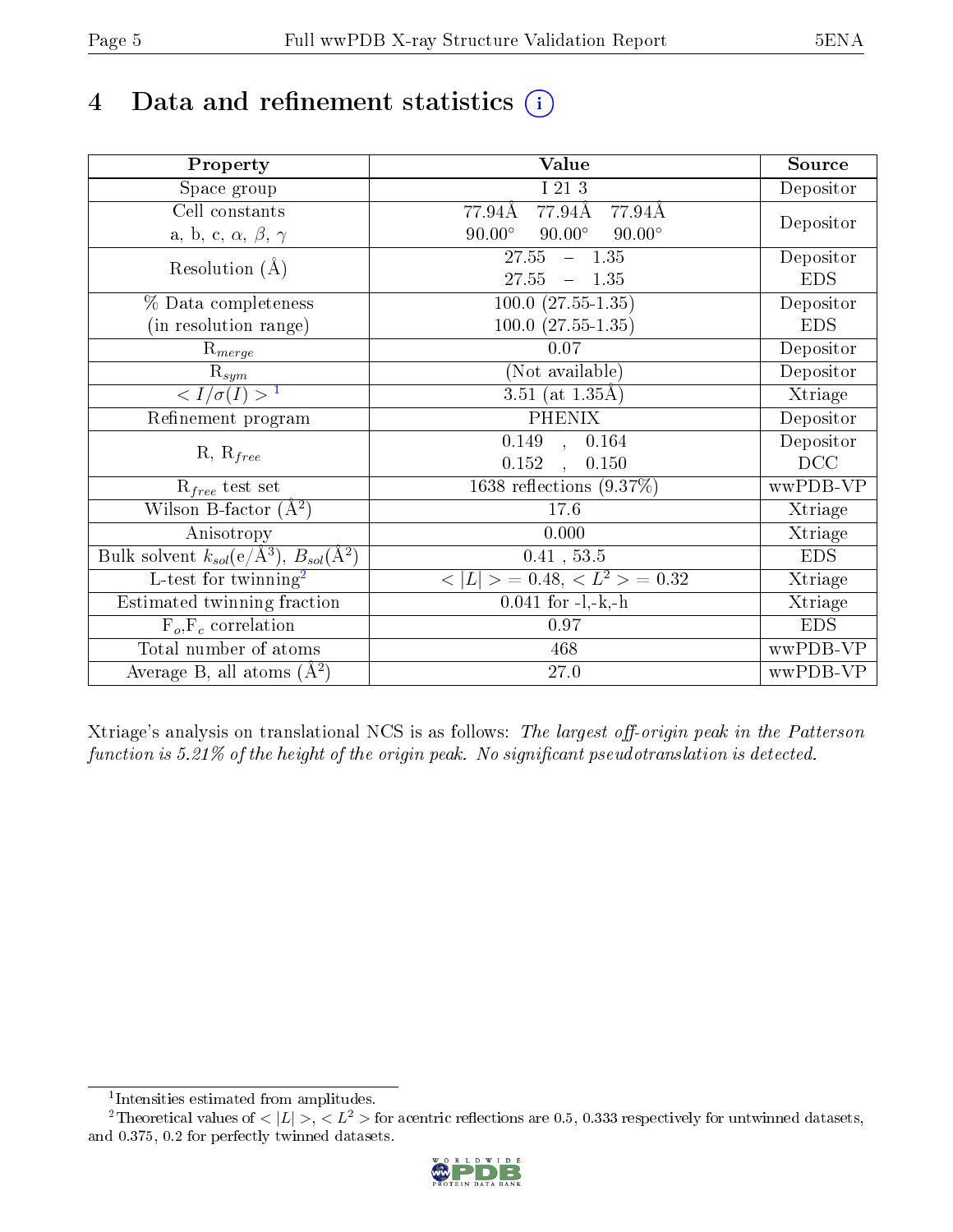# 5 Model quality  $(i)$

## 5.1 Standard geometry  $\overline{()}$

The Z score for a bond length (or angle) is the number of standard deviations the observed value is removed from the expected value. A bond length (or angle) with  $|Z| > 5$  is considered an outlier worth inspection. RMSZ is the root-mean-square of all Z scores of the bond lengths (or angles).

| Mol | Chain |      | Bond lengths | Bond angles |                |  |
|-----|-------|------|--------------|-------------|----------------|--|
|     |       | RMSZ | $\ Z\  > 5$  | RMSZ        | $\# Z  > 5$    |  |
|     |       | 0.74 | 0/179        | 0.78        | 0/240          |  |
| 9   | В     | 0.75 | 0/249        | 0.80        | $1/335(0.3\%)$ |  |
| AΠ  | АH    | 0.75 | 428          | 0.79        | $1/575(0.2\%)$ |  |

There are no bond length outliers.

All (1) bond angle outliers are listed below:

| $Mol$   Chain   Res   Type |  | Atoms                    | Observed( $^o$ )   Ideal( $^o$ ) |        |
|----------------------------|--|--------------------------|----------------------------------|--------|
|                            |  | ARG   NE-CZ-NH2   $5.25$ | 122.92                           | 120 30 |

There are no chirality outliers.

There are no planarity outliers.

## 5.2 Too-close contacts  $(i)$

In the following table, the Non-H and H(model) columns list the number of non-hydrogen atoms and hydrogen atoms in the chain respectively. The H(added) column lists the number of hydrogen atoms added and optimized by MolProbity. The Clashes column lists the number of clashes within the asymmetric unit, whereas Symm-Clashes lists symmetry related clashes.

|  |     |     | Mol   Chain   Non-H   H(model)   H(added)   Clashes   Symm-Clashes |
|--|-----|-----|--------------------------------------------------------------------|
|  | 178 | .60 |                                                                    |
|  | 242 | 232 |                                                                    |
|  |     |     |                                                                    |
|  |     |     |                                                                    |
|  |     | २०१ |                                                                    |

The all-atom clashscore is defined as the number of clashes found per 1000 atoms (including hydrogen atoms). The all-atom clashscore for this structure is 2.

All (2) close contacts within the same asymmetric unit are listed below, sorted by their clash magnitude.

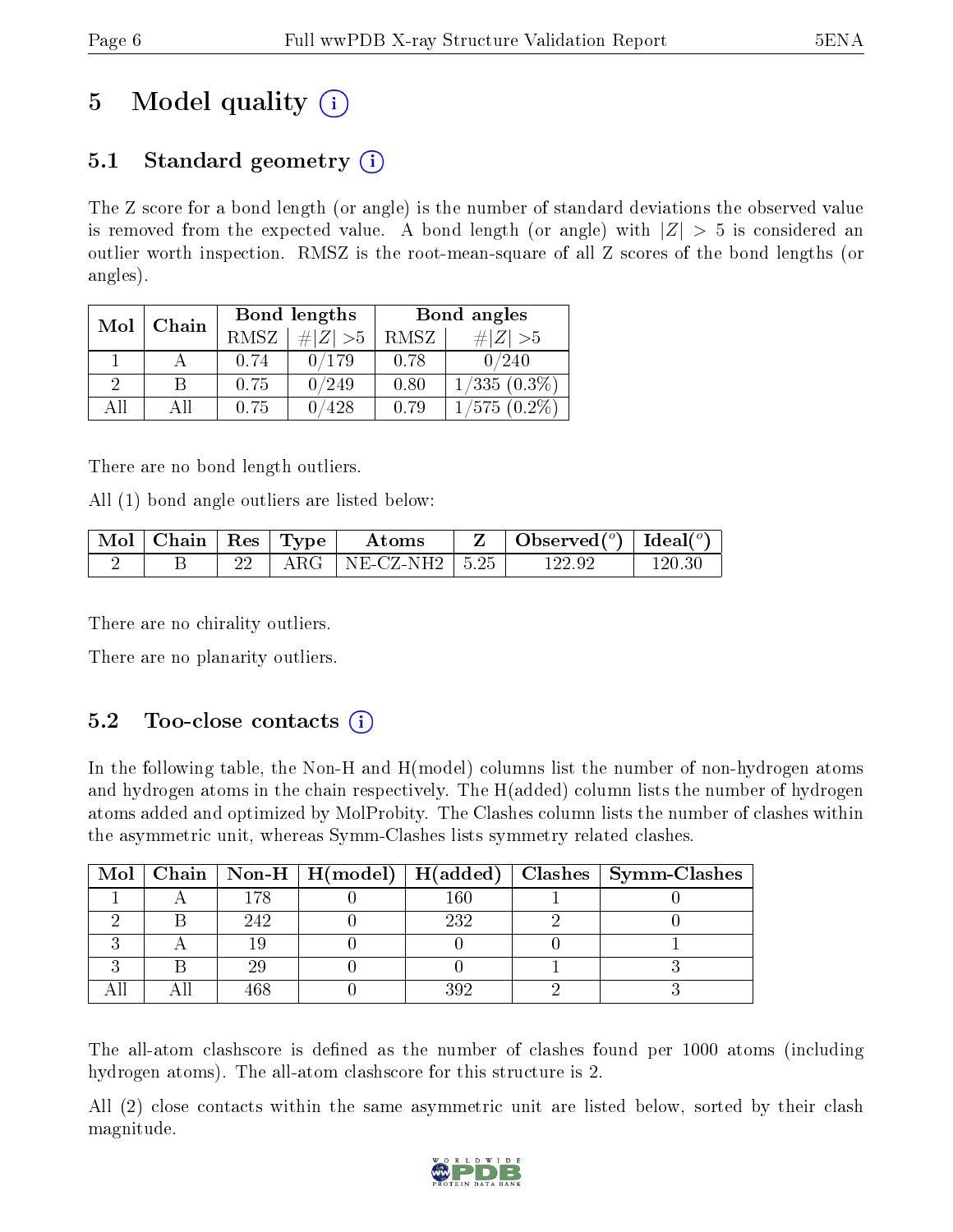| Atom-1                                | Atom-2            | Interatomic<br>distance $(A)$ | Clash<br>overlap $(A)$ |  |
|---------------------------------------|-------------------|-------------------------------|------------------------|--|
| $2 \cdot B \cdot 1 \cdot PHE \cdot N$ | 3: B: 101: HOH: O | 2 18                          | በ 67                   |  |
| 1: A:21: ASN:HB2                      | 2B.22A R G.       | 2.90                          | () 41                  |  |

All (3) symmetry-related close contacts are listed below. The label for Atom-2 includes the symmetry operator and encoded unit-cell translations to be applied.

| Atom-1        | $\boldsymbol{\mathrm{Atom}\text{-}2}$     | Interatomic<br>distance $(\AA)$ | Clash<br>overlap $(\AA)$ |
|---------------|-------------------------------------------|---------------------------------|--------------------------|
|               | $3:B:114:HOH:O$   3:B:124:HOH:O[16 554]   | 2.11                            | 0.09                     |
|               | $3:B:117:HOH:O$   $3:B:123:HOH:O[23 554]$ | 2.16                            | 0.04                     |
| 3:A:114:HOH:O | 3:B:106:HOH:0[5 555]                      | 2.18                            | 0.02                     |

### 5.3 Torsion angles  $(i)$

#### 5.3.1 Protein backbone  $(i)$

In the following table, the Percentiles column shows the percent Ramachandran outliers of the chain as a percentile score with respect to all X-ray entries followed by that with respect to entries of similar resolution.

The Analysed column shows the number of residues for which the backbone conformation was analysed, and the total number of residues.

| Mol | Chain | Analysed                     | <b>Favoured</b>   Allowed   Outliers |  | $\mid$ Percentiles |               |
|-----|-------|------------------------------|--------------------------------------|--|--------------------|---------------|
|     |       | $21/21$ (100\%)   21 (100\%) |                                      |  |                    | $100$   $100$ |
|     |       | $28/30$ (93\%)   28 (100\%)  |                                      |  |                    | $100$   $100$ |
| All | All   | $49/51$ (96\%)   49 (100\%)  |                                      |  | $100 \mid$         |               |

There are no Ramachandran outliers to report.

#### 5.3.2 Protein sidechains  $(i)$

In the following table, the Percentiles column shows the percent sidechain outliers of the chain as a percentile score with respect to all X-ray entries followed by that with respect to entries of similar resolution.

The Analysed column shows the number of residues for which the sidechain conformation was analysed, and the total number of residues.

| Mol   Chain |                                      | Analysed   Rotameric   Outliers   Percentiles |                        |                                                              |  |
|-------------|--------------------------------------|-----------------------------------------------|------------------------|--------------------------------------------------------------|--|
|             | $\mid$ 22/20 (110%) $\mid$ 22 (100%) |                                               |                        | $\begin{array}{ c c c c c }\n\hline\n100 & 100\n\end{array}$ |  |
|             |                                      |                                               | Continued on next page |                                                              |  |

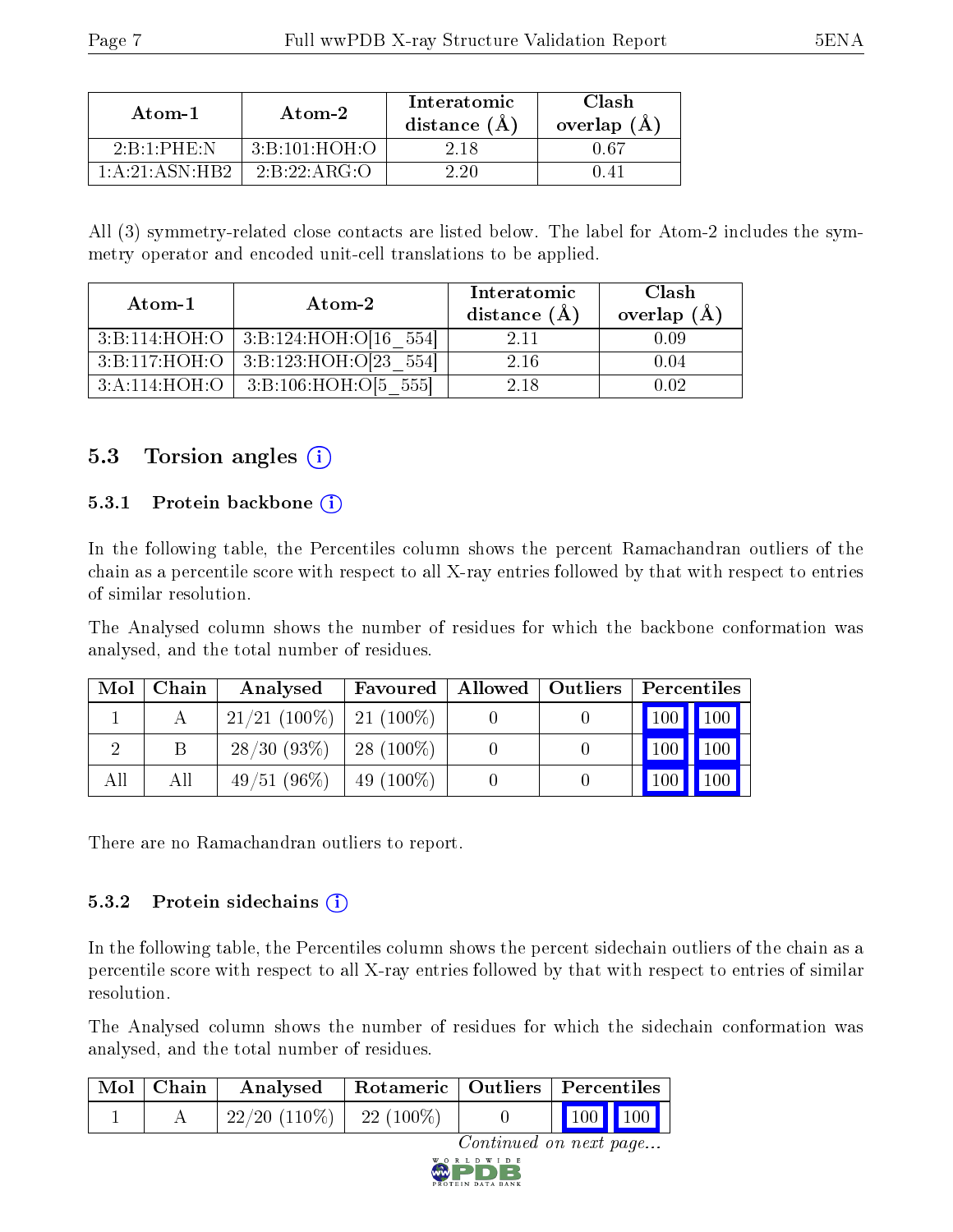| Mol | $\mid$ Chain | contentable provisions pagoni<br>Analysed | Rotameric   Outliers   Percentiles |         |                                 |
|-----|--------------|-------------------------------------------|------------------------------------|---------|---------------------------------|
|     |              | $26/26$ (100\%)                           | $-26(100\%)$                       | 100 100 |                                 |
| All |              | $48/46$ (104\%)                           | $-48(100\%)$                       |         | $\vert$ 100 $\vert$ 100 $\vert$ |

Continued from previous page...

There are no protein residues with a non-rotameric sidechain to report.

Some sidechains can be flipped to improve hydrogen bonding and reduce clashes. There are no such sidechains identified.

#### 5.3.3 RNA [O](https://www.wwpdb.org/validation/2017/XrayValidationReportHelp#rna)i

There are no RNA molecules in this entry.

### 5.4 Non-standard residues in protein, DNA, RNA chains (i)

There are no non-standard protein/DNA/RNA residues in this entry.

### 5.5 Carbohydrates  $(i)$

There are no carbohydrates in this entry.

### 5.6 Ligand geometry (i)

There are no ligands in this entry.

### 5.7 [O](https://www.wwpdb.org/validation/2017/XrayValidationReportHelp#nonstandard_residues_and_ligands)ther polymers  $(i)$

There are no such residues in this entry.

#### 5.8 Polymer linkage issues  $(i)$

There are no chain breaks in this entry.